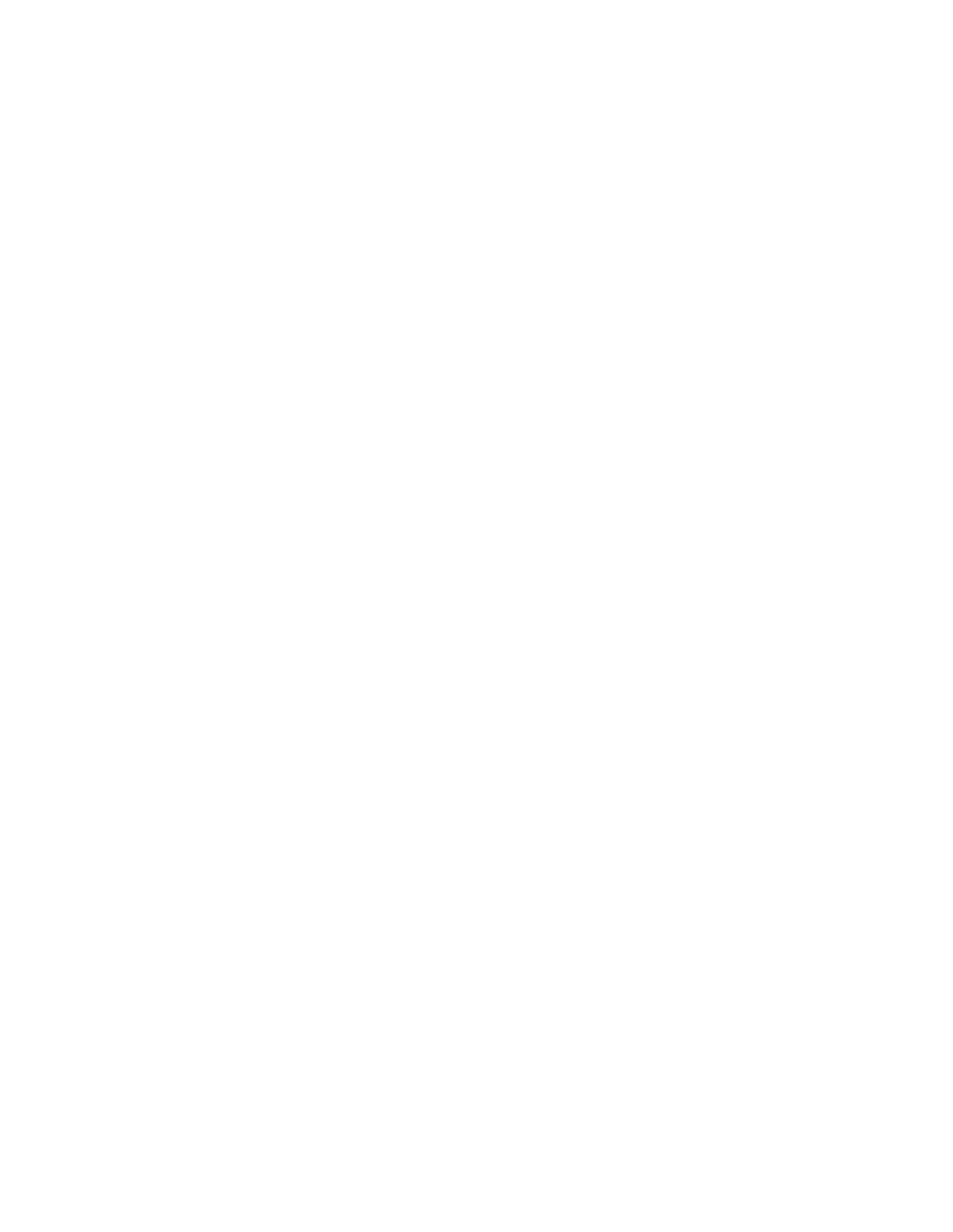NORTH DAKOTA PRESS



 AMERICAN LEGION ASSOCIATION

## AWARD NOMINATION FORM

**Award Objective:** The North Dakota American Legion Press Association (NDALPA) objective in offering this award is to recognize individuals or groups from and throughout the state who have made major accomplishments in publicizing or promoting American Legion areas of interest that include one or more of the four pillars of the American Legion; Americanism, Children and Youth, National Security and Veterans Affairs.

#### **ELIGIBILITY:**

- 1. The nominations are confined to the communications media. The recipient may be an individual, a group, newspaper, television station, radio station or newsletter.
- 2. The nominations are made through The American Legion, American Legion Auxiliary or Sons of the American Legion
- 3. The nominee must be a resident of North Dakota.
- 4. The nomination must be based on accomplishment above and beyond regular employment.
- 5. No previous winner may be certified for consideration.
- 6. Deadline November 1st .

Name of Nominee:

Address: City: City: Zip:

E-Mail\_\_\_\_\_\_\_\_\_\_\_\_\_\_\_\_\_\_\_\_\_\_\_\_\_\_\_\_\_\_\_\_\_\_\_\_\_\_\_\_ Telephone\_\_\_\_\_\_\_\_\_\_\_\_\_\_\_\_\_\_\_\_\_

**EXHIBIT 1 -** Describe accomplishments leading to award nomination on organization letterhead and signed by nominating organization.

 $\overline{\phantom{a}}$  , and the contract of the contract of the contract of the contract of the contract of the contract of the contract of the contract of the contract of the contract of the contract of the contract of the contrac

**EXHIBIT 2** – Submit biographic sketch, photo and other related background.

Commander or President **Adjutant or Secretary**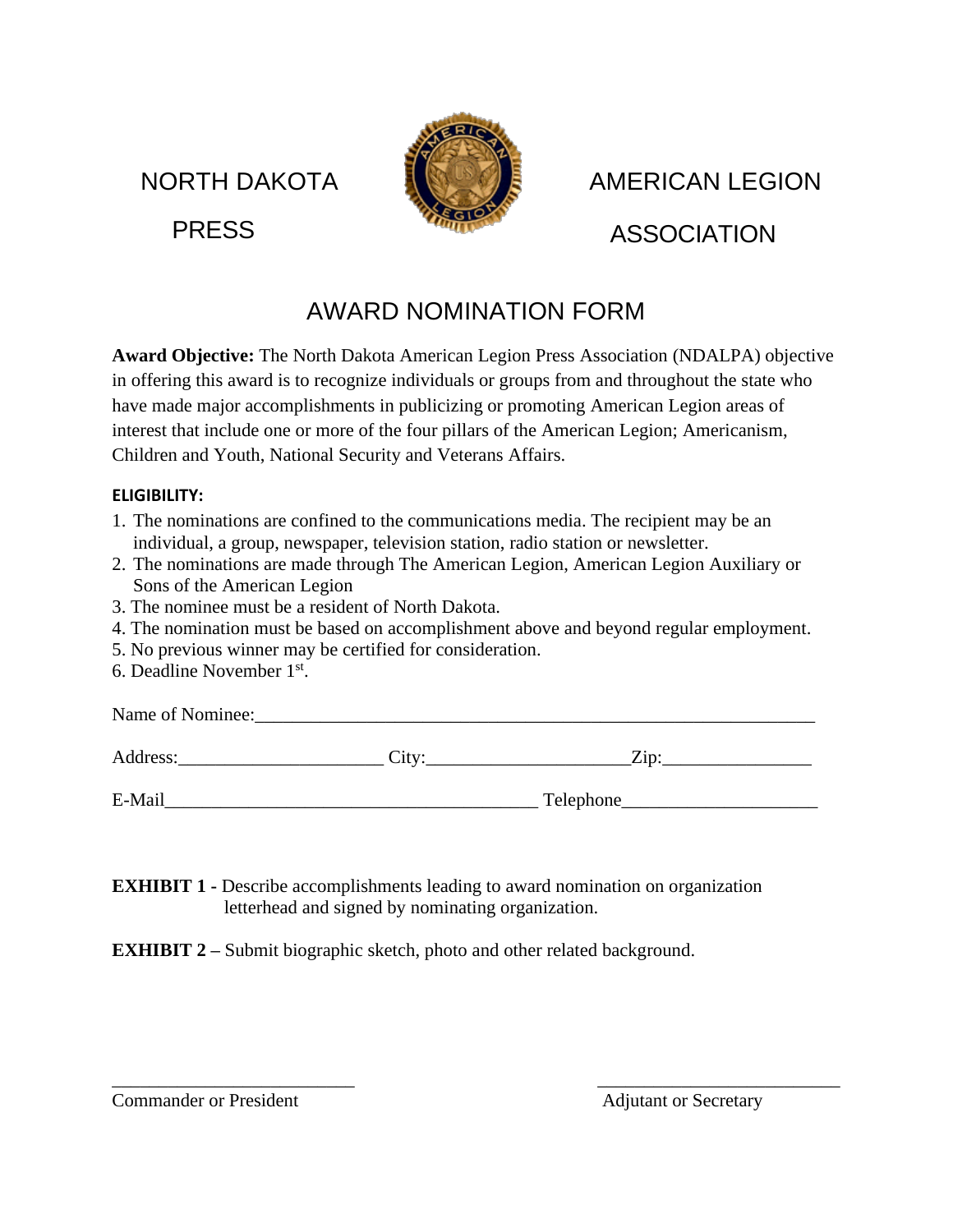

#### **The American Legion Department of North Dakota PO Box 5057, West Fargo, ND 58078**

*"REMEMBER THE FALLEN SUPPORT THE LIVING"*

| <b>Membership Tabulation As Of:</b> | 09/08/21   |
|-------------------------------------|------------|
| <b>Current Target Date:</b>         | 09/07/21   |
| <b>Target Percent of Goal:</b>      | <b>50%</b> |

#### **East Region Vice Commander Clarence Carroll**

2022 Regional Membership Goal: **5027 2864**

Current Membership: 2864 56.97%

| <b>District 1</b>          |                                        |           |                | <b>District 2</b>             |                                    |                |           |                | <b>District 10</b>               |                             |                |                  |                |             |
|----------------------------|----------------------------------------|-----------|----------------|-------------------------------|------------------------------------|----------------|-----------|----------------|----------------------------------|-----------------------------|----------------|------------------|----------------|-------------|
| Commander Dennis Kubischta |                                        |           |                | <b>Commander Troy Estvold</b> |                                    |                |           |                | <b>Commander William Carroll</b> |                             |                |                  |                |             |
| Vice Commander Jon Veile   |                                        |           |                |                               | Vice Commander Erica Claus-Numsali |                |           |                |                                  | Vice Commander Brennan Bell |                |                  |                |             |
|                            | $_{\circ}^{\text{C}}$ 2022 2022 Target |           |                |                               |                                    |                | 2022 2022 | Target         |                                  |                             | C<br>P         | 2022 2022 Target |                |             |
| Post                       | R Mbrs Goal                            |           |                | Goal % Goal                   | Post                               | R Mbrs         | Goal      |                | Goal % Goal                      | Post                        | R Mbrs Goal    |                  |                | Goal % Goal |
| 2-Fargo                    | 314                                    | 600       | 300            | 52.33%                        | 6-GrandForks                       | 207            | 435       | 218            | 47.59%                           | 7-Lisbon                    | 41             | 63               | 32             | 65.08% /    |
| 4-Hillsboro                | 48                                     | 82        | 41             | 58.54%                        | 11-Cavalier                        | 65             | 87        | 44             | 74.71%                           | 19-LaMoure                  | 30             | 49               | 25             | 61.22%      |
| 8-Mayville                 | 26                                     | 53        | 27             | 49.06%                        | 16-Aneta                           | 2              | 19        | 10             | 10.53%                           | 20-Wahpeton                 | 95             | 180              | 90             | 52.78%      |
| 10-Buffalo                 | 31                                     | 48        | 24             | 64.58%                        | 21-Lakota                          | 9              | 50        | 25             | 18.00%                           | 36-Oakes                    | 92             | 132              | 66             | 69.70% /    |
| 13-Finley                  | 32                                     | 52        | 26             | 61.54%                        | 41-Grafton                         | 49             | 76        | 38             | 64.47% /                         | 38-Cogswell                 | 9              | 19               | 10             | 47.37%      |
| 15-Casselton               | 32                                     | 51        | 26             | 62.75%                        | 62-Walhalla                        | 45             | 67        | 34             | 67.16% /                         | 57-Kulm                     | $\overline{7}$ | 10               | 5              | 70.00% /    |
| 18-Hope                    | 46                                     | 63        | 32             | 73.02%                        | 77-Pembina                         | 43             | 57        | 29             | 75.44% /                         | 82-Forman                   | 5              | 14               | $\overline{7}$ | 35.71%      |
| 44-Hunter                  | 11                                     | 16        | 8              | 68.75% /                      | 92-Northwood                       | 45             | 78        | 39             | 57.69% /                         | 84-Lidgerwood               | 37             | 65               | 33             | 56.92% /    |
| 60-Valley City             | 73                                     | 129       | 65             | 56.59% /                      | 97-Larimore                        | 92             | 147       | 74             | 62.59% /                         | 88-Hankinson                | 60             | 75               | 38             | 80.00%/     |
| 70-Hatton                  | 35                                     | 57        | 29             | 61.40%                        | 107-Crystal                        | 35             | 48        | 24             | 72.92% /                         | 106-Fairmount               | 18             | 31               | 16             | 58.06% /    |
| 74-Leonard                 | 11                                     | 16        | 8              | 68.75%                        | 135-McVille                        | 42             | 59        | 30             | 71.19% /                         | 108-Havana                  | $\overline{7}$ | 13               | 7              | 53.85% /    |
| 83-Nome                    | 9                                      | 13        | $\overline{7}$ | 69.23%                        | 147-ParkRiver                      | 69             | 141       | 71             | 48.94%                           | 128-Abercrombie             | 12             | 17               | 9              | 70.59% /    |
| 93-Portland                | 45                                     | 69        | 35             | 65.22%                        | 156-Edinburg                       | 37             | 46        | 23             | 80.43% /                         | 137-Ellendale               | 26             | 60               | 30             | 43.33%      |
| 111-Binford                | 6                                      | 8         | $\overline{4}$ | 75.00%                        | 157-Lankin                         | 45             | 68        | 34             | 66.18%                           | 146-Edgeley                 | 30             | 47               | 24             | 63.83% /    |
| 113-Hannaford              | 23                                     | 28        | 14             | 82.14%                        | 159-Drayton                        | 6              | 22        | 11             | 27.27%                           | 148-Milnor                  | 21             | 35               | 18             | 60.00% /    |
| 117-Kindred                | 11                                     | 24        | 12             | 45.83%                        | 162-Tolna                          | 25             | 35        | 18             | 71.43% /                         | 153-Wyndmere                | 38             | 56               | 28             | 67.86% /    |
| 132-Gardner                | 17                                     | 19        | 10             | 89.47%                        | 168-St. Thomas                     | 23             | 26        | 13             | 88.46%                           | 166-Walcott                 | 12             | 23               | 12             | 52.17% /    |
| 143-Cooperstown            | 31                                     | 56        | 28             | 55.36%                        | 181-Thompson                       | 25             | 46        | 23             | 54.35% /                         | 178-Verona                  | 6              | 12               | 6              | 50.00% /    |
| 149-Dazey                  | 12                                     | 18        | 9              | 66.67%                        | 182-Pekin                          | 3              | 14        | $\overline{7}$ | 21.43%                           | 191-Gwinner                 | 34             | 80               | 40             | 42.50%      |
| 154-Page                   | 9                                      | 18        | 9              | 50.00%                        | 201-Minto                          | 20             | 52        | 26             | 38.46%                           | 215-Rutland                 | 5              | 27               | 14             | 18.52%      |
| 169-Sharon                 | $\overline{2}$                         | 15        | 8              | 13.33%                        | 208-Pisek                          | 28             | 33        | 17             | 84.85% /                         | 221-Sheldon                 | 26             | 30               | 15             | 86.67% /    |
| 172-Buxton                 | 14                                     | 15        | 8              | 93.33%                        | 227-Mountain                       | 11             | 33        | 17             | 33.33%                           | 277-Forbes                  | 4              | 18               | 9              | 22.22%      |
| 187-Fingal                 | $\mathbf{1}$                           | 12        | 6              | 8.33%                         | 237-Adams                          | 21             | 27        | 14             | 77.78% /                         | 282-Galchutt                | $\overline{2}$ | 20               | 10             | 10.00%      |
| 202-Sanborn                | 33                                     | 51        | 26             | 64.71%                        | 238-Michigan                       | 24             | 34        | 17             | 70.59% /                         | 283-Mooreton                | 4              | 16               | 8              | 25.00%      |
| 210-Galesburg              | 18                                     | 32        | 16             | 56.25%                        | 240-Hoople                         | 0              | 18        | 9              | 0.00%                            | 294-Cayuga                  | 9              | 11               | 6              | 81.82% /    |
| 223-Erie                   | 4                                      | 27        | 14             | 14.81%                        | 242-Neche                          | 17             | 23        | 12             | 73.91% /                         | Totals:                     | 630            | 1103             |                | 57.12%      |
| 293-Horace                 | 16                                     | 34        | 17             | 47.06%                        | 247-Petersburg                     | 23             | 36        | 18             | 63.89% /                         |                             |                |                  |                |             |
| 297-Harwood                | 132                                    | 215       | 108            | 61.40%                        | 251-Forest River                   | 32             | 41        | 21             | 78.05% /                         |                             |                |                  |                |             |
| 307-Sibley                 | 1                                      | 17        | 9              | 5.88%                         | 256-Reynolds                       | $\overline{4}$ | 5         | 3              | 80.00% /                         |                             |                |                  |                |             |
| 308-WestFargo              | 54                                     | 100       | 50             | 54.00%                        | 274-Fordville                      | $\overline{4}$ | 25        | 13             | 16.00%                           |                             |                |                  |                |             |
| 400-NDSU                   | 15                                     | 16        | 8              | 93.75%                        | 299-Manvel                         | 71             | 119       | 60             | 59.66%                           |                             |                |                  |                |             |
| Totals:                    |                                        | 1112 1954 |                | 56.91%                        | 401-UND                            | $\Omega$       | 3         | $\overline{2}$ | 0.00%                            |                             |                |                  |                |             |

**Totals: 1122 1970 56.95%**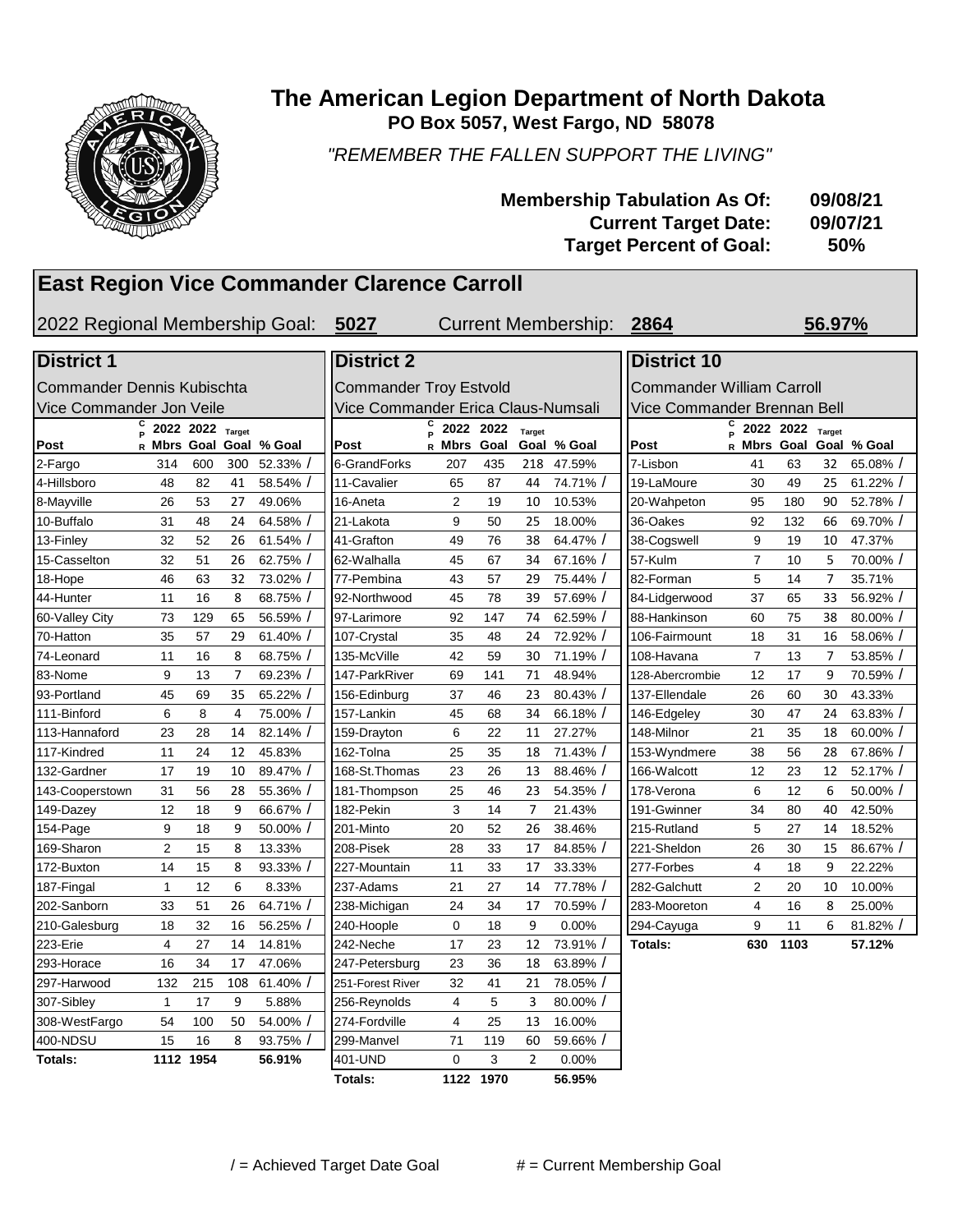

#### **PO Box 5057, West Fargo, ND 58078 The American Legion Department of North Dakota**

*"REMEMBER THE FALLEN SUPPORT THE LIVING"*

| <b>Membership Tabulation As Of:</b> | 09/08/21   |
|-------------------------------------|------------|
| <b>Current Target Date:</b>         | 09/07/21   |
| <b>Target Percent of Goal:</b>      | <b>50%</b> |

#### **Central Region Vice Commander Troy Reemtsma**

2022 Regional Membership Goal: 3095

Current Membership: **1886** 60.94%

#### **Post C P 2022 2022 Target R Mbrs Goal Goal % Goal Post** 23-Rugby 86 153 77 56.21% / 14-Jamestown 104 200 100 52.00% / 1-Bismarck 355 615 308 57.72% / 24-DevilsLake 47 75 38 62.67% / 17-Sykeston 33 39 20 84.62% / 12-Washburn 75 126 63 59.52% / 61-Brocket 4 6 3 66.67% | 25-Carrington 38 52 26 73.08% | 49-Garrison 62 100 50 62.00% / 79-Cando 52 83 42 62.65% / ||28-Harvey 26 41 21 63.41% / ||53-Ashley 16 31 16 51.61% / 86-Minnewaukan 19 27 14 70.37% / 30-NewRockford 46 71 36 64.79% / 54-Linton 69 98 49 70.41% / 98-Langdon 77 145 73 53.10% / ||33-Fessenden 25 37 19 67.57% / ||65-Wing 29 46 23 63.04% / 101-Leeds 24 25 13 96.00% | 56-Goodrich 28 54 27 51.85% | 72-Napoleon 65 104 52 62.50% / 123-Maddock 40 52 26 76.92% | 103-Kensal 40 53 27 75.47% | 87-Wishek 27 48 24 56.25% / 125-St.John 2 7 4 28.57% 124-McClusky 23 34 17 67.65% 126-Hazelton 17 24 12 70.83% / 129-Bisbee 8 12 6 66.67% | 160-McHenry 3 8 4 37.50% | 133-TurtleLake 59 83 42 71.08% / 164-Osnabrock 6 10 5 60.00% / | 175-Bowdon 1 6 3 16.67% | 163-Wilton 21 48 24 43.75% 179-Milton 11 23 12 47.83% 205-Woodworth 21 28 14 75.00% 21212-Tappen 1 14 7 7.14% 185-Dunseith 9 17 9 52.94% / | | 236-Wimbledon 37 60 30 61.67% / | | 260-Fredonia 17 21 11 80.95% / 193-Edmore 7 11 6 63.64% / 245-Medina 14 22 11 63.64% / **Totals: 813 1358 59.87%** 194-Rolette 41 73 37 56.16% / 250-Gackle 41 76 38 53.95% / 217-Knox 10 13 7 76.92% / 265-Streeter 36 41 21 87.80% / 235-Rolla 39 66 33 59.09% / **Totals: 516 822 62.77%** 262-Belcourt 24 49 25 48.98% 266-Hampden 10 12 6 83.33% / 268-York 11 17 9 64.71% / 276-Sarles 30 39 20 76.92% / **Totals: 557 915 60.87%** Commander Tony Phillips Vice Commander Jacob Volk **District 3 District 4 District 5**

| <b>District 4</b>                 |        |              |              |                |             | Dis     |  |  |  |  |
|-----------------------------------|--------|--------------|--------------|----------------|-------------|---------|--|--|--|--|
| <b>Commander Douglas Wittmier</b> |        |              |              |                |             |         |  |  |  |  |
| <b>Vice Commander</b>             |        |              |              |                |             |         |  |  |  |  |
| Post                              | С<br>R | 2022<br>Mbrs | 2022<br>Goal | Target<br>Goal | % Goal      | Post    |  |  |  |  |
| 14-Jamestown                      |        | 104          | 200          | 100            | $52.00\%$ / | 1-Bis   |  |  |  |  |
| 17-Sykeston                       |        | 33           | 39           | 20             | 84.62% /    | $12-N$  |  |  |  |  |
| 25-Carrington                     |        | 38           | 52           | 26             | 73.08% /    | 49-G    |  |  |  |  |
| 28-Harvey                         |        | 26           | 41           | 21             | 63.41% /    | 53-A    |  |  |  |  |
| 30-NewRockford                    |        | 46           | 71           | 36             | 64.79% /    | 54-Li   |  |  |  |  |
| 33-Fessenden                      |        | 25           | 37           | 19             | 67.57% /    | 65-V    |  |  |  |  |
| 56-Goodrich                       |        | 28           | 54           | 27             | 51.85% /    | 72-N    |  |  |  |  |
| 103-Kensal                        |        | 40           | 53           | 27             | 75.47% /    | 87-W    |  |  |  |  |
| 124-McClusky                      |        | 23           | 34           | 17             | 67.65% /    | $126 -$ |  |  |  |  |
| 160-McHenry                       |        | 3            | 8            | 4              | 37.50%      | $133 -$ |  |  |  |  |
| 175-Bowdon                        |        | 1            | 6            | 3              | 16.67%      | $163 -$ |  |  |  |  |
| 205-Woodworth                     |        | 21           | 28           | 14             | 75.00% /    | $212 -$ |  |  |  |  |
| 236-Wimbledon                     |        | 37           | 60           | 30             | 61.67% /    | 260-l   |  |  |  |  |
| 245-Medina                        |        | 14           | 22           | 11             | 63.64% /    | Tota    |  |  |  |  |
| 250-Gackle                        |        | 41           | 76           | 38             | 53.95% /    |         |  |  |  |  |
| 265-Streeter                      |        | 36           | 41           | 21             | 87.80% /    |         |  |  |  |  |
| Totals:                           |        | 516          | 822          |                | 62.77%      |         |  |  |  |  |

| <b>District 5</b>                    |   |             |      |                 |             |  |  |  |  |  |
|--------------------------------------|---|-------------|------|-----------------|-------------|--|--|--|--|--|
| <b>Commander Brad Huber</b>          |   |             |      |                 |             |  |  |  |  |  |
| Vice Commander Ronald Dykema         |   |             |      |                 |             |  |  |  |  |  |
| С<br>2022 2022<br><b>Target</b><br>Þ |   |             |      |                 |             |  |  |  |  |  |
| Post                                 | R | <b>Mbrs</b> | Goal | Goal            | % Goal      |  |  |  |  |  |
| 1-Bismarck                           |   | 355         | 615  | 308             | $57.72\%$ / |  |  |  |  |  |
| 12-Washburn                          |   | 75          | 126  | 63              | 59.52% /    |  |  |  |  |  |
| 49-Garrison                          |   | 62          | 100  | 50              | 62.00%/     |  |  |  |  |  |
| 53-Ashley                            |   | 16          | 31   | 16              | 51.61% /    |  |  |  |  |  |
| 54-Linton                            |   | 69          | 98   | 49              | 70.41% /    |  |  |  |  |  |
| 65-Wing                              |   | 29          | 46   | 23.             | 63.04% /    |  |  |  |  |  |
| 72-Napoleon                          |   | 65          | 104  | 52              | 62.50%/     |  |  |  |  |  |
| 87-Wishek                            |   | 27          | 48   | 24              | 56.25% /    |  |  |  |  |  |
| 126-Hazelton                         |   | 17          | 24   | 12 <sup>1</sup> | 70.83%/     |  |  |  |  |  |
| 133-TurtleLake                       |   | 59          | 83   | 42              | 71.08% /    |  |  |  |  |  |
| 163-Wilton                           |   | 21          | 48   | 24              | 43.75%      |  |  |  |  |  |
| 212-Tappen                           |   | 1           | 14   | 7               | 7.14%       |  |  |  |  |  |
| 260-Fredonia                         |   | 17          | 21   | 11              | 80.95%/     |  |  |  |  |  |
| Totals:                              |   | 813         | 1358 |                 | 59.87%      |  |  |  |  |  |